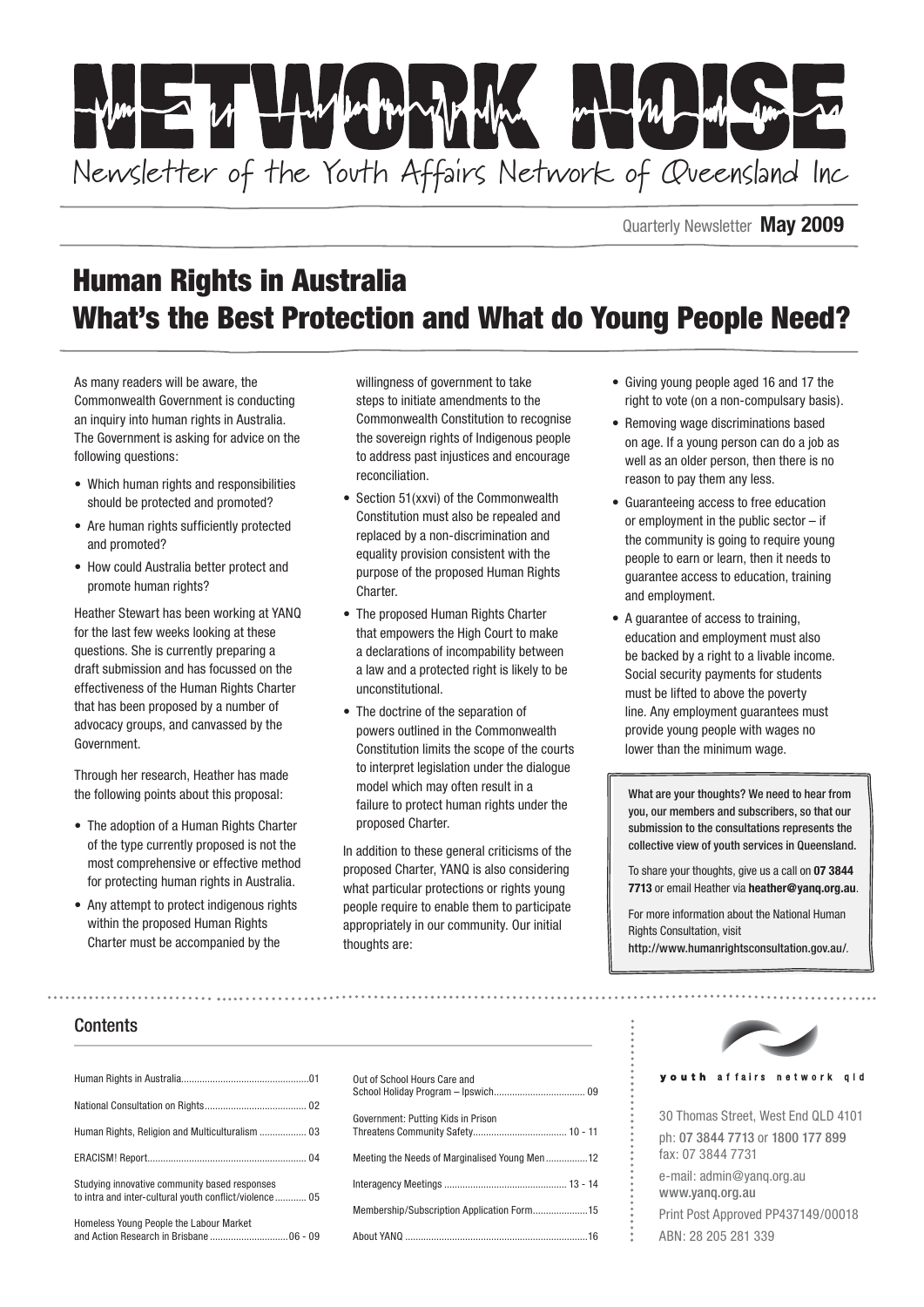# National Consultation on Rights

# A fair go for Australians – a fair go for Queenslanders

Just Rights Qld (JRQ) (email: campaign@ justrightsqld.org) has developed a website on the national consultation to support a local campaign entitled "A fair go for Australians – a fair go for Queenslanders". The website address is http://www. justrightsqld.org/Fairgo/index.html.

JRQ encourages young people to use this website. You will have access to:

- Source material on human rights.
- Some background material on what the national consultation on rights is all about.
- Arguments as to why a human rights act would be important.
- Links to sites where people can make online submissions.
- Documents to download, including a submission template, to allow people to write their own submissions or hold meetings to facilitate the writing of submissions.

Talk with your friends, family and colleagues encouraging them to contribute to the [national consultation](http://www.humanrightsconsultation.gov.au) (http://www.humanrightsconsultation. gov.au/) on rights.

Send in a submission now at [GetUp!](http://www.getup.org.au/campaign/rights/478)(http://www.getup.org.au/ campaign/rights/478) or [Amnesty International](http://www.amnesty.org.au/yourhumanrights/consultation/) (http://www.amnesty.org.au/ yourhumanrights/consultation/).





Newsletter of the Youth Affairs Network of Queensland Inc

Newsletter of the Youth Affairs Network of Queensland Inc (YANQ), newsletter published every 3 months.

ISSN 1320-2588

Editorial Team Siyavash, David, Daniel and Marilyn

### YANQ Staff

Director: Siyavash Doostkhah Administration & Financial Officer: Marilyn Topp Multicultural Development Officer: Daniel Walker Network Development Officer: David Powell

30 Thomas Street, West End QLD 4101 | ph: 07 3844 7713 or 1800 177 899 fax: 07 3844 7731 | e-mail: admin@yanq.org.au | www.yanq.org.au

#### Contributions Welcome

Ring, write, email or fax your latest news on...

- • Workshops & events
- Youth programs
- Training events
- • Projects
- Change of address
- • Latest resources
- Research news
- Innovations

**Copy Deadline** August copy deadline is **Mid July** 



**The views and opinions contained in this publication do not necessarily represent the views of YANQ. YANQ also does not necessarily endorse training and resources advertised in this publication.**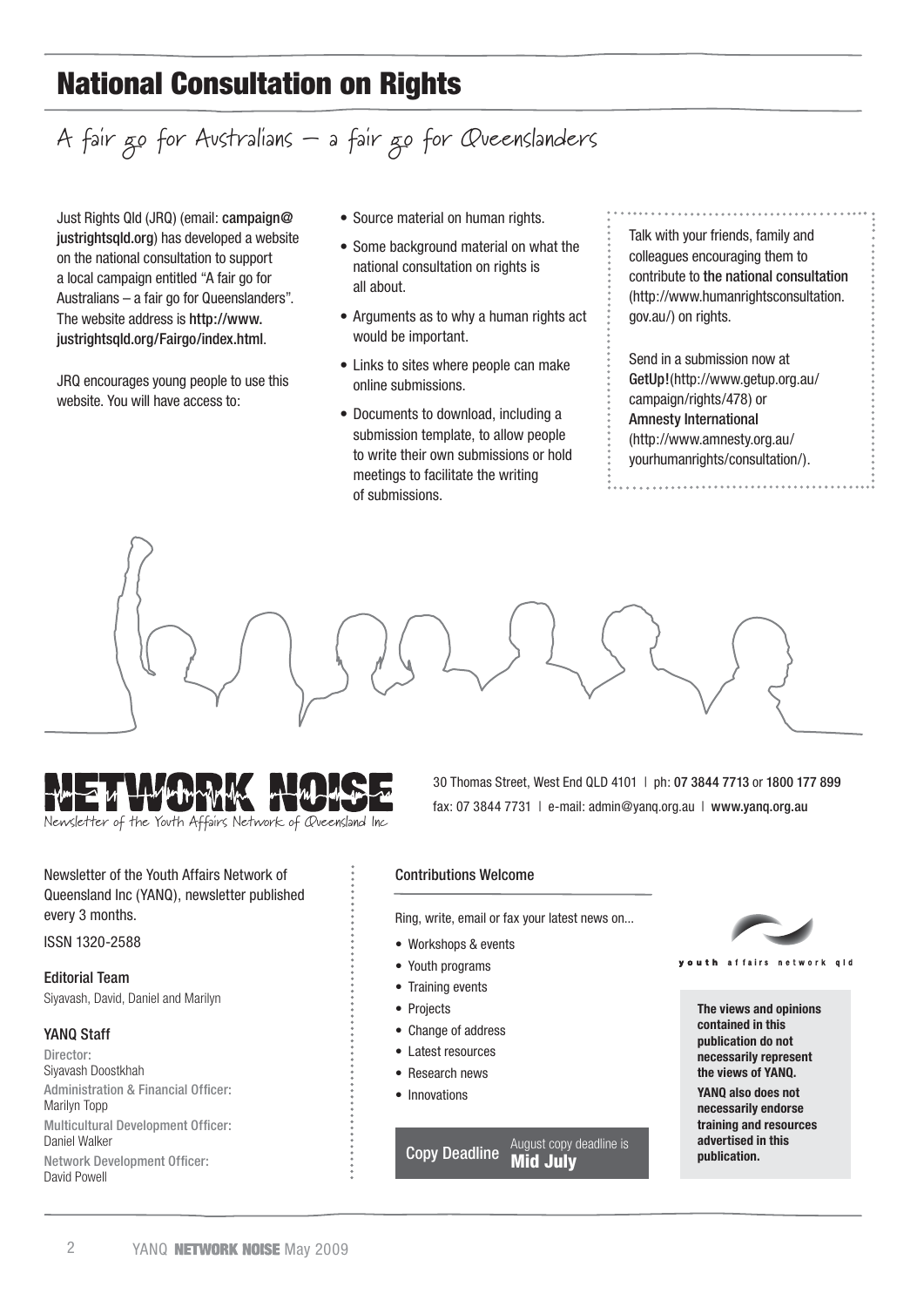# Human Rights, Religion and Multiculturalism

### By Daniel Walker

The Australian Human Rights Commission, Australia's national, independent statutory authority which administers Commonwealth human rights laws, commissioned the Australian Multicultural Foundation in association with RMIT University and Monash University and the Australian Partnership of Religious Organisations to prepare a National Report of Freedom of Religion and Belief in Australia. In March, I was invited to take part in a consultation for the report in Brisbane.

Having come from a background of comparative religious studies, I felt confident that I could contribute to the discussion, particularly when it came to religious requirements for newly arrived African and South East Asian communities, whether they be Muslim or practitioners of indigenous religions. I also have personal concerns about the nature of religious education in state primary schools, and how this affects young immigrants and children of newly arrived skill workers, and I was keen to raise this issue to the panel for feedback.

The panel was led by Professor Gary Bouma from Monash University. Gary is a widely-published and respected academic in the discipline of sociology of religion. Being familiar with his work and his general approach, I was optimistic that the panel would be in good hands. The panellists that arrived on the day, however, gave me pause.

There is still a general feeling that Australia is a Christian nation. While this was certainly the case early in the 20th century, and was still the case up until the early 1970s, it is no longer the case now. However, when many people say 'religion', they often think 'Christianity'. When they hear 'church', they think of a Christian

church or cathedral. And when they hear 'religious leaders', their first thought tends to be of Christian priests, or even the Pope. The reality is that Australia, and Queensland, are very religiously diverse places. Buddhism and Hinduism have been the fastest growing religions in Australia for the last ten years, and the Muslim community continues to grow with new and emerging communities from parts of Africa and Asia. Neo-pagan religions are increasingly popular, and so too are humanist and atheistic movements.

This diversity, however, was not represented at the discussion I attended. There were numerous Christian panellists (Catholic, Anglican, Presbyterian, Serbian Orthodox etc), but numbers of other religious groups were significantly underrepresented. I cannot simply blame the Commission or the Australian Multicultural Foundation for not inviting a decent range of representatives, because this is a broader problem. Until the mindset of Australia being a "Christian nation" is changed, discussions such as this will never be truly inclusive. Multiculturalism means more than multi-ethnicity. For many cultures, religion is an integral part of daily life, not just a Sunday obligation. This is difficult to understand for the majority of white Christian Australians, who learn from an early age that church and state have long been separated.

In April I went on holidays to Thailand and Malaysia, Buddhist and Muslim countries respectively, and observed societies that are essentially religiously inclusive in nature. In Kuala Lumpur, Muslims, Buddhists, Christians, Hindus, Taoists and Sikhs all live their various social and religious lives, in a large and active city. Of course, Islam is the state religion, and government jobs tend to be filled by

Muslims. Such a system would not be appropriate in Australia, but perhaps we could learn a bit about the acceptance of other religions, and move beyond our 'Christian Nation' idea.

Moving past this mindset would not be an easy process. It requires education, probably from an early age, to facilitate understanding and acceptance of different cultures, religions and beliefs as valid and equal to our own. Perhaps this process could begin in primary school, with religious instruction taking a comparative studies approach, or even a cultural appreciation approach. Of course at this stage, I would not recommend an overhaul of the State Education system, but simply a discussion. While the majority of Queenslanders still identify as Christians (regardless of their actual attendance or commitment), there are others who identify as Muslims (20,300), Baha'i (nearly 2000), Buddhists (47,500), Hindus (14,000), Neo-pagans (nearly 6000), Jews (nearly 4000), Sikhs (2600), Satanists (nearly 500), Taoists (780), and Theosophists (340). And then there are Atheists (nearly 6000) and those with no religion (over 700,000). (Figures from the Australian Bureau of Statistics, 2006 census figures).

Clearly, Queensland is not just a Christian state, nor is it just a white state, nor just a European state. Religious diversity is a big part of multiculturalism, but in many ways, it has been left behind. It is time to take steps to catch up.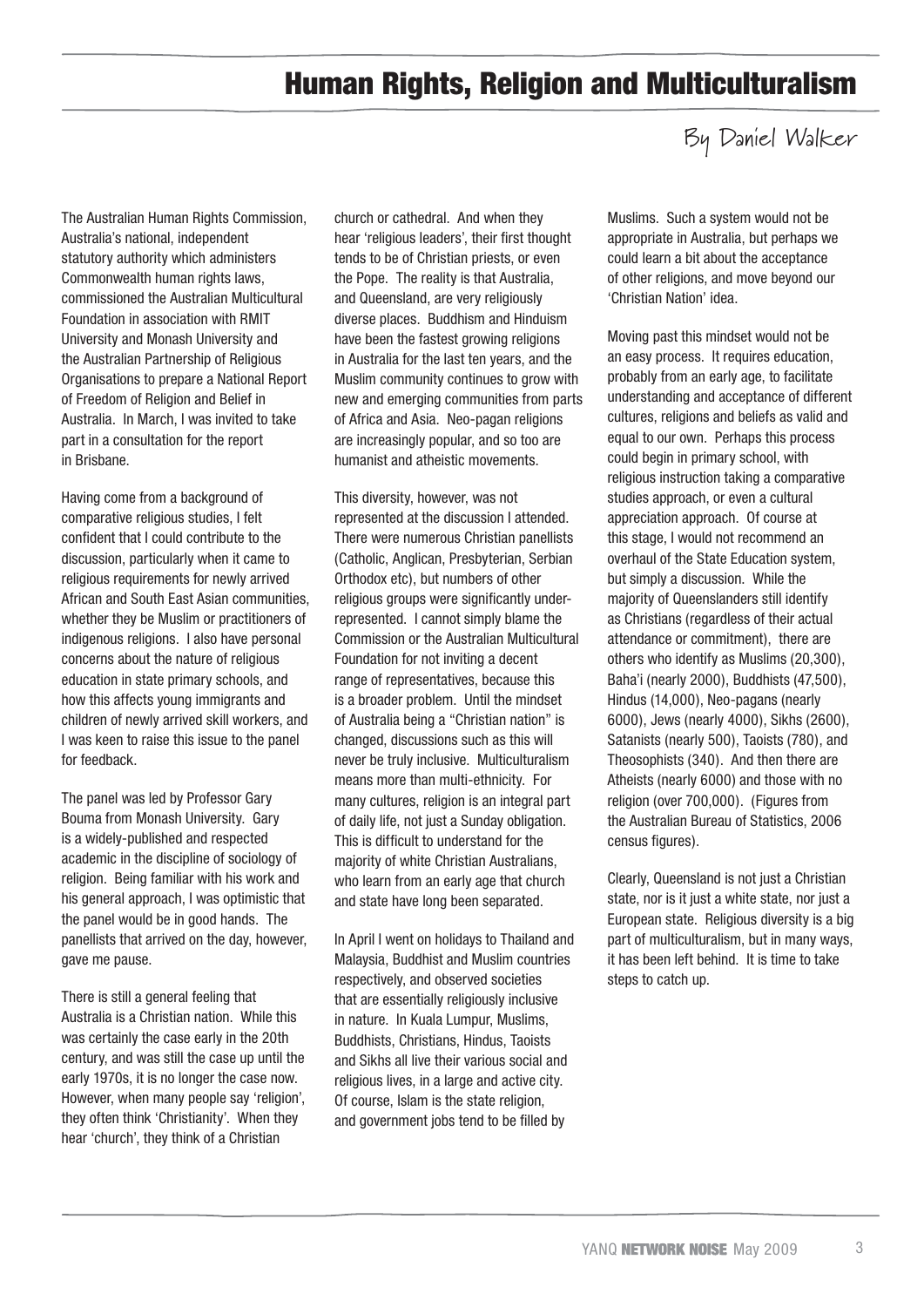# ERACISM!

ERACISM into the online community



Due to the short-term nature of my position, 2009 has been a slightly troubled year for ERACISM. I was faced with somewhat limited options for the first half of the year. I initially planned to organise a small event some time in June. Instead, I decided to take ERACISM into the online community.

I had a few reasons for doing this. Firstly, a number of online networking and hosting services are free, so it doesn't cost much, if anything, to set up. Secondly, social networking sites such as Facebook have, by their very nature, a far greater reach than the usual email lists or pamphlet drops. Thirdly, our primary target audience (outside of those who work in the sector) is young people, and the internet is increasingly their preferred medium for communication, research and discussion. Also, a web-based project is sustainable, and can be shared by a number of people.

Finally, having an online presence makes it very easy to host a great deal of information centrally, and then direct people to it, without having to have all the information on hand at any given time.

With all these points in mind, I created a Facebook page called "ERACISM! Project", and would encourage everybody to become a fan. (From your own Facebook page, type "Eracism! Project" in the search box, and hit 'become a fan' in the search results.) From this page I can advise all the fans about upcoming events on the calendar, and they can quickly see the latest ERACISM! news from my status updates.

It is also a good place to upload photos of events, link to other websites, and start discussion groups.

As a support to the Facebook page, I also created a website hosted by Google Sites. I purchased the domain name www. eracism.com.au, and started a simple and (hopefully) easy to follow format with a calendar of events and a blog, as well as an introduction page on what the ERACISM! Project is all about. Again, we can link to the Facebook page from here, as well as embed videos from the new ERACISM! Youtube account, photos from our Flickr account, and any reports, documentation or information from our own collection.

I also organised a new ERACISM! Logo and ordered some merchandise to help spread the word. We now have button badges, fridge magnets, bumper stickers, and post-it notes all adorned with the new logo, as well as special calico bags to put them in. Now whenever we take part in an event, big or small, other participants will have a memento from us, which leads

them directly to our website, where they can learn even more about us.

These bags of goodies had their first outing at a Human Rights consultation for young people from immigrant backgrounds on 6th May (hosted by QPASTT), and were a great success. My hope is that these bumper stickers and button badges will eventually be seen all around Brisbane.

The first big event hosted by ERACISM! will be a workshop during Refugee Week (14-20 June), in conjunction with QPASTT and QCOSS. Information on the event will of course be posted on the website.

Even though my contract with YANQ is coming to an end, it is my hope that ERACISM! will live on in its new format.

If you would like to know more about the project, take a look at the website, or contact me by calling YANQ, or email **cald@yanq.org.au**.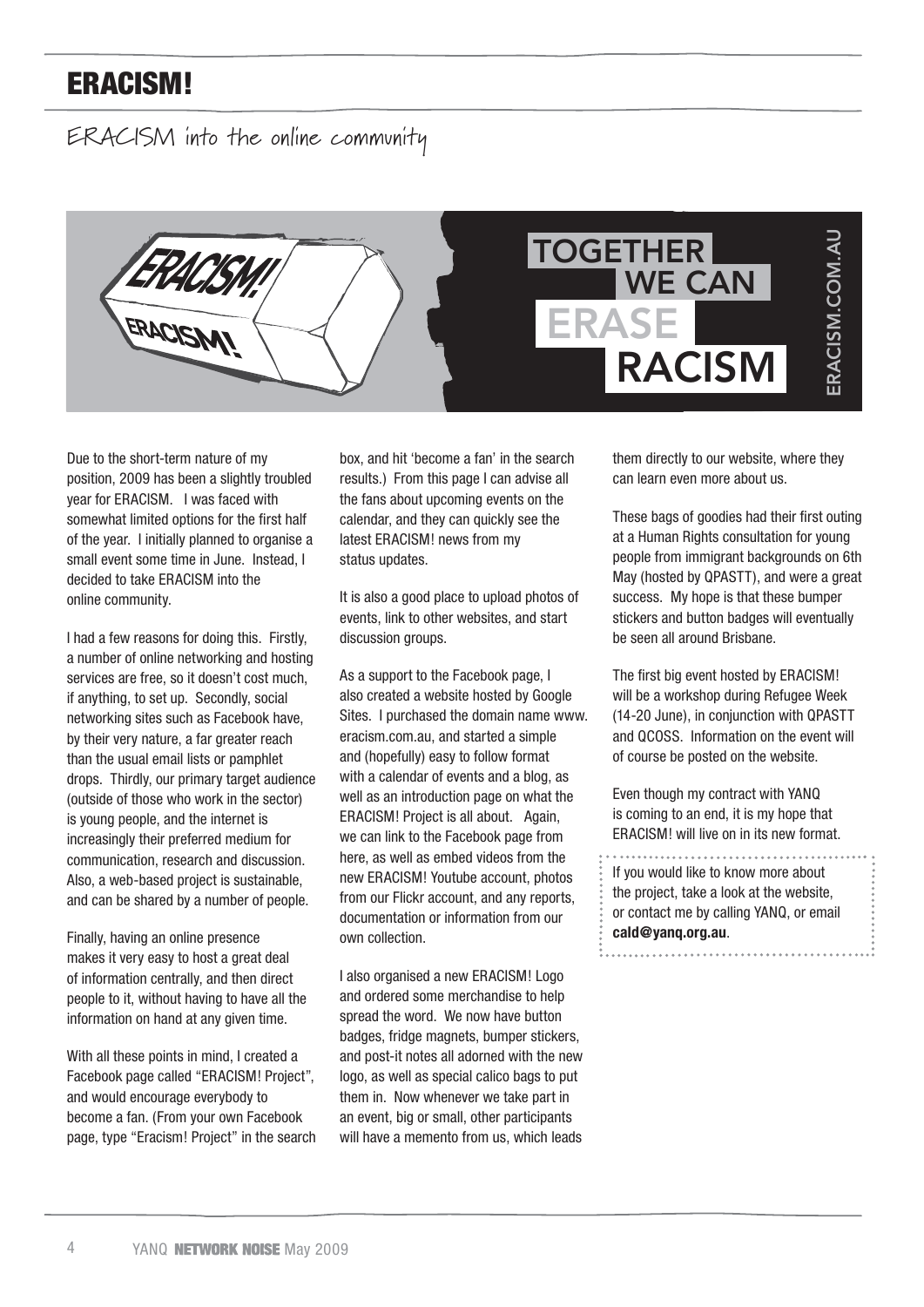# Studying Innovative Community based responses

to intra and inter-cultural youth conflict / violence

During 2008 Dr Peter Westoby (Lecturer in Community Development, School of Social Work and Human Services and Research Associate in Australian Centre for Peace & Conflict Studies, University of Queensland), had the opportunity, thanks to a Churchill Fellowship to study innovative community based responses to intra- and intercultural youth conflict and violence.

This article summarises the key research findings to do with the three concerns of intra- and inter-cultural youth conflict, youth violence and youth gangs. The research took place during June-August 2008, in South Africa (Johannesburg, Durban and Bloemfontein), the UK (London, Manchester/Oldham and Coventry), USA (Boulder and Denver/ Colorado) and New Zealand (Auckland). The main text of the report also clearly identifies resources I have collected during the trip and I am happy to be contacted by people who wish to have access to these.

### Major Lessons/conclusions

The key lessons and conclusions have been distilled into the three concerns to do with inter-cultural youth conflict, youth violence and youth gangs. A primary lesson learnt is that any analysis of youth, culture, conflict and violence must include informed discussions about the role of masculinities, the 'work' of culture, social hope, deprivation, race relations, the dynamics of humiliation and rage, the role of the internet in nurturing performance and mimicry, the fragmentation of kinship and community, and the loss of country/ law. There are many connecting issues – any reduction of the issue to a simple 'analysis' such as 'gang problems' is unhelpful.

Other key lessons are that any 'communitycohesion work' (building multicultural community) must also ensure inequalities

are addressed. The 'work' of culture is not adequate to address race relations. A class analysis needs to remain central to our understanding of both the challenges and the ways forward. A core strategy would therefore need to be linking young people into comprehensive community economic development work.

With that in mind the final report signposts many ways forward including:

- youth training in mediation and conflict resolution (universally-targeted and group-specific, professionally and peer-led),
- capacity building for peace-work within Diaspora communities,
- facilitated dialogues between groups in conflict, and
- youth mentoring.

With regards to youth violence readers should be reminded that the main victims of youth violence are young people – many live in fear of violence. Secondly, much research to do with addressing youth violence is being ignored by policy makers and politicians. A key problem is not so much our knowing or not knowing how to address it, but building effective links between research, practice and policy. Thirdly, we must avoid overly focusing on manifest visible violence and ignoring systemic violence that leads to inter-generational poverty. Fourthly, we must understand youth violence within the context of an analysis of the impact of globalisation and neo-liberalism on deprived communities. For example, many parents, in being forced to work multiple casual and shift-oriented jobs, are often neither at home nor available to run civic groups (such as sports clubs). This creates a social space that will be filled by other youth and peer-led activities.

In addressing youth violence the main



Street signage on 'Brick Lane', Tower Hamlets, East London

report highlights numerous evidence based initiatives both within communities and school settings. The primary recommendation is a re-investment in effective youth programs that address the kinds of gaps highlighted. Other recommendations refer to activities such as specific engagement with Pacific Islander communities within SE QLD, and groups at-risk of radicalization e.g. Somali young people and some White groups; and the need to set up appropriate counselling services for young people who have experienced violence.

Finally, the report documents some key discussions with regards to 'youth gangs' and emphasises critically that people should be very careful of utilising the concept of gangs; and appreciatively that youth workers/programmers/policymakers need to invest in:

- i. research that both illuminates the concrete dynamics of group offending and gang-like activities (recruiting, mundane activities, criminal activities and so forth) but also engages 'gangs' as potential social movements; and,
- ii. community development-oriented work that brings community stakeholders, police and other government departments (including local governments) together to develop integrated strategies (prevention, intervention and crisis).

For people interested in accessing the whole report please feel free to contact him on **p.westoby@uq.edu.au**.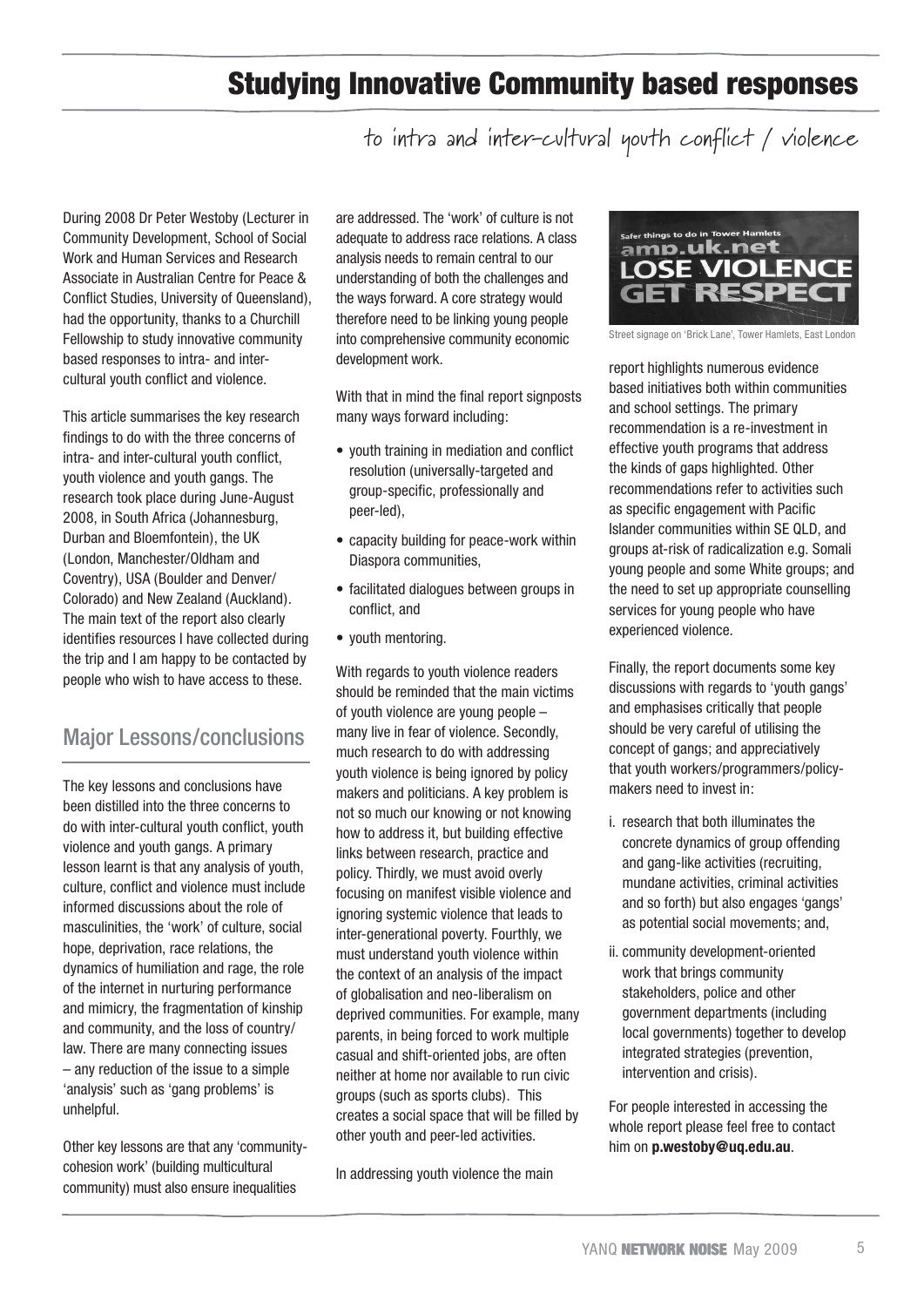# Homeless Young People and the Labour Market

Action Research in Brisbane



### A little history

In 2008 Brisbane Youth Service (BYS) was successful in receiving a grant from the Department of Employment and Industrial Relations to deliver a six month pilot project to young homeless people.

The aim of the project was to assist young job seekers gain the necessary skills to enter the labour market by providing a group of young people (30) access to accredited training, job readiness skills and twenty young people into jobs and provide employment support. An action learning approach was at the forefront of this pilot project in order to integrate best practice for working with young job seekers who face many complex barriers. The program logic was and still is based around the idea of breaking things down in small attainable steps hence the implementation of short accredited courses.

Due to the success of the first project in 2009 BYS was granted a further 12months of funding to build upon the foundation and the program logic.

One of the key learnings from phase one was that short courses are very successful in engaging highly vulnerable young people in training but that in a competitive labour market and with employment being the ultimate funding outcome, young people sometimes fall short depending on their previous education and work history. The extension of this idea sees the 2009 project deliver industry clusters which still focuses on the short accredited training concept however builds upon it by offering a cluster of short courses each building on skill within a specific area.

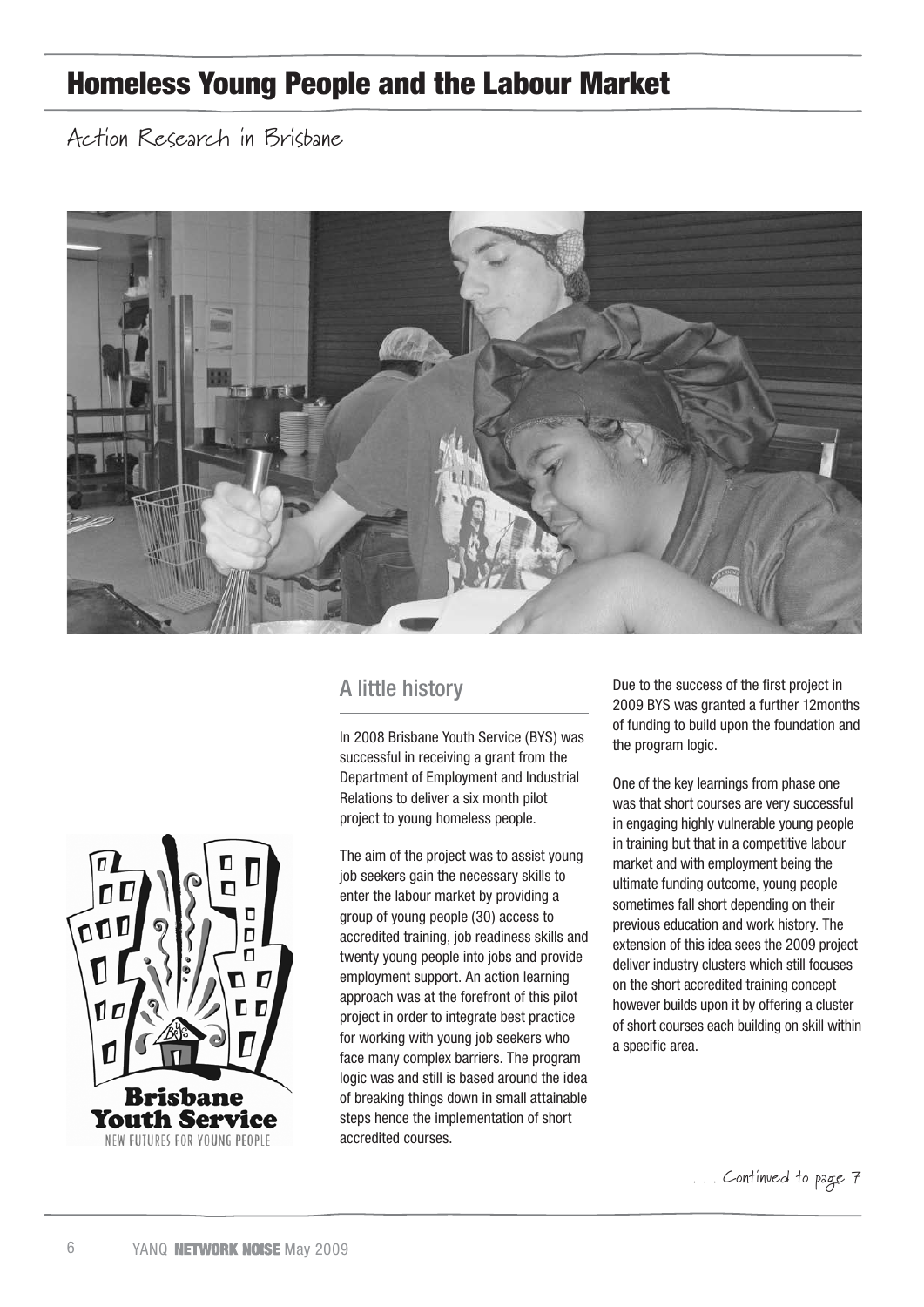# Homeless Young People and the Labour Market cont.



### The happenin's of 09

Our most recent cluster that all young people successfully completed was the manual labour cluster. This cluster of courses consisted of short accredited training in the following areas: Certificate 1 Horticulture, Safety Construction Blue Card, Forklift License and First Aid Certificate. The young people who underwent the final stage of this cluster (Forklift Ticket) are now interested in doing their Skid Steer Ticket (commonly known as a bobcat) as a result of having an exposure to it whilst on campus.

The second cluster is in Hospitality which will deliver training in Responsible Service to Alcohol/and Gaming, Practical Bar Skills course, Barista training and First Aid Certificate. We are also hoping to have a coffee machine on site in the drop-in space so that young people who are participating in the program can have access to further support to build up their skills and speed in this area. It will also give other young people who are not part of the program an opportunity to have a play on the coffee machine and explore possible skills and interest. A monthly simulated café will also be implemented where young people will wait tables and serve coffee and food in conjunction with the BYS cooking program to community members to build upon their job preparation skills.



Equipping young people with the necessary job preparation skills is another key area of support offered as part of this program and the one that requires the most intensive one on one support. We have had some fantastic support from the likes of McArthur Management Services who developed our Job preparation workbook, Fitted for Work who regularly come to BYS do mock interview with job seekers and Interact Employment and the Young Workers Advisory who have delivered sessional workshops.

### **Reflections**

Having such a program exist as part of BYS's core business has been a really positive experience for young people and one that has enabled a safe and respectful learning environment to be created, young people completing training that we even had underestimated there ability to do!

What has been observed is that a large majority of our young people face fairly extreme barriers to employment: including such things as literacy and numeracy, communication skills, working in a team, lack of employment references, requirements such as own transport, clear on-going job hoping, an incomplete school history, negative learning experiences, confidence and many more other related issues such as housing, drug and alcohol and mental health.



With an initiative that is focused around employment outcomes the challenges that face this program is the reality that for participants successfully completing their chosen accredited course is a massive achievement and completing these first couple of steps is perhaps all that they are ready for. Young people are so keen for training, it has been a constant factor throughout the duration of program, they want to explore different interest areas and develop their skills.

Feeding this information back through reporting measures and conversations with the Department has been a key priority of this program. This program has done a fantastic job in facilitating this process and supporting young people on their training courses to do so. All participants who have put their names down to do courses have completed them apart form one young person due to unforeseen family matters, this track record includes participants from last year program as well.

. . . Continued to page 8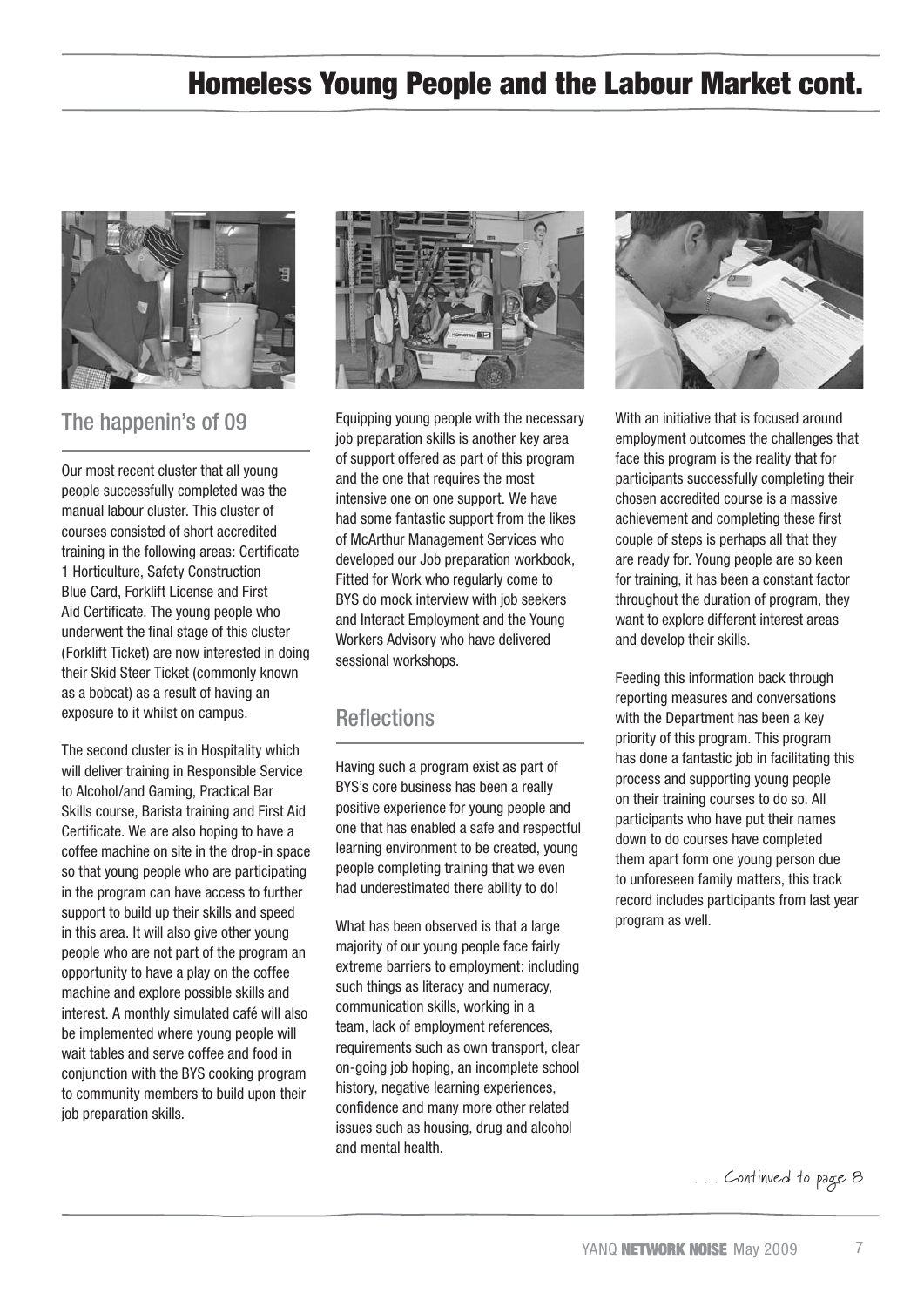## Homeless Young People and the Labour Market cont.





### The way forward

SNAP has generated enormous interest iBYS found out last week that they have been successful in gaining extra dollars for a 3.5 day position as part of the training and employment program. This is a result of continually advocating to the Department on the realities of working with this clients group and the shortfalls of the Skilling Queenslanders for Work Initiative that this program is modeled around. In saying this however receiving this extra money highlights that the regional manager for Brisbane north, Iona Tait has over the duration of the Phase 1 and 2 of this project understood what it means to work with young homeless people and the complexities that exits for these job seekers to attain pathways into training and employment. Iona has been a great voice for us within the Department.

Having an extra person as part of the training and employment team will mean that I will have a greater capacity to coordinate the program and build relationships with local business in the Fortitude Valley area. To date, although an area of program development required there has been limited opportunities to do so due to the lack of resources and high support needs. In the challenging economic climate that faces us finding jobs for the young people who are part of this program is proving to be more and more challenging. Creating jobs for our participants by educating potential employers and building working relationships with them so that they feel that they are not taking such a risk is the way forward in securing pathways to sustainable employment for young people wanting to enter the labour market.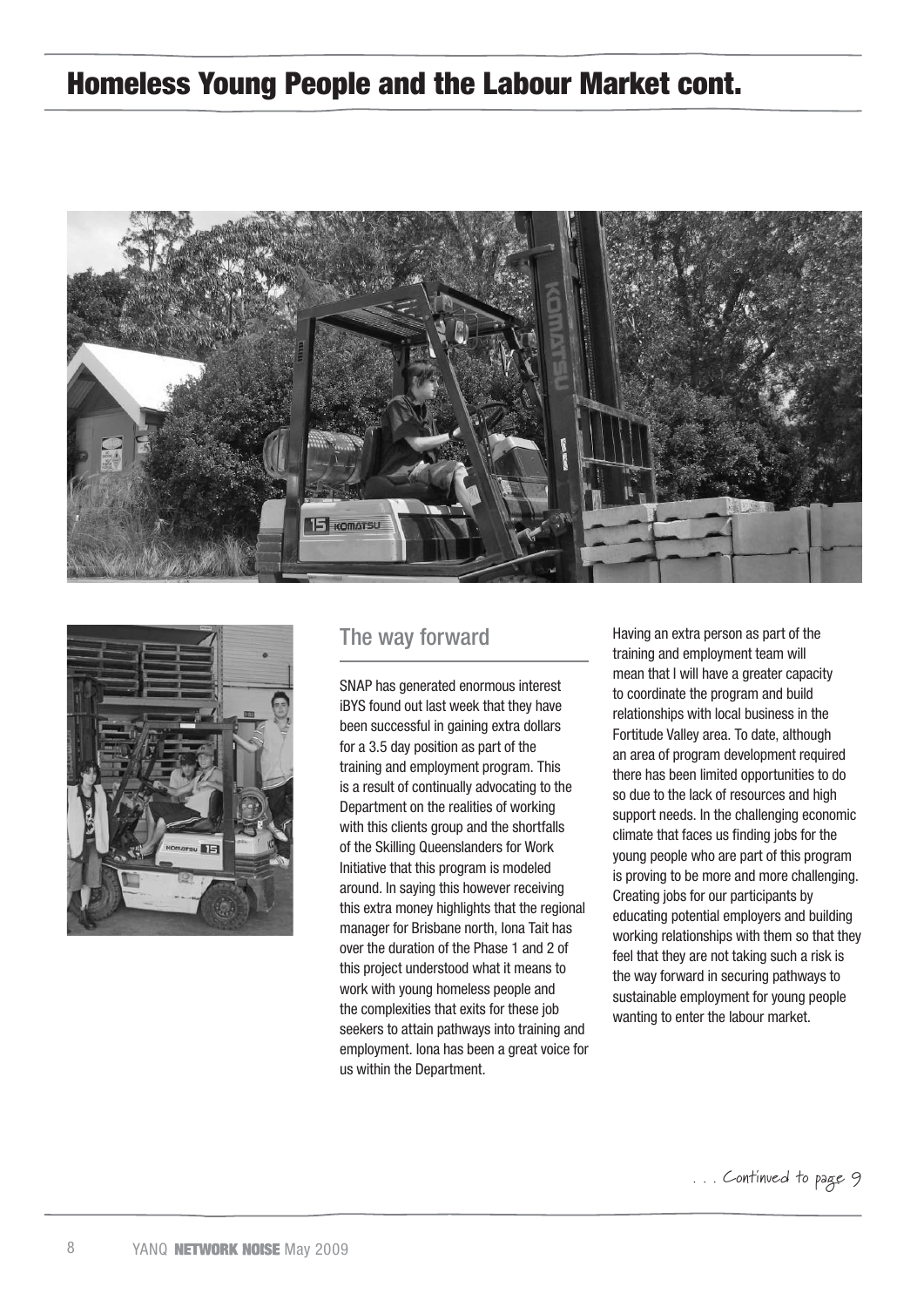# Homeless Young People and the Labour Market cont.

# What Young People Reckon!!

My name is Shaun and I am currently looking for work but now I have the added benefit of having a forklift ticket, a construction blue card and certificate in hand and power tools. I would not have this advantage if it wasn't for the program at BYS and Chantelle. This has been a huge help.

Hi my name is Kiama and I am 16 this year. Last year I did a chef course with Chantelle, it was good. I went from the first day 2 the last day, I attended every day. It was a deadly experience!

I felt excited about commencing these courses because it gave me something to do apart from drinking, I am proud of myself now that the course is over and because I passed.

### Chantelle Scacheri

Training and Employment Coordinator

I have been employed with BYS for over two years and prior to taking on this role within the organization I was working on a casual basis across different programs at BYS whilst completing my Human Service degree. I have enjoyed being part of this program – the triumphs, the challenges and learnings, but most of all the privileged opportunity to work with such great groups of young people and watch them develop skills and explore different interest areas in their search.

# Out of School Hours Care and School Holiday Program

Ipswich Community Youth Service (ICYS) is a non-profit making community organisation that operates an Out of School Hours Care activities program during school term aimed at children aged 12-15 yrs old. Sessions run Monday through to Thursdays (3pm – 5.30pm) each school week and include a variety of sports and activities.



 ICYS will also be operating their regular school holiday program, aimed at children aged 11-16 yrs old. The upcoming June/July holiday program (29th June – 10th July) will include full day activities, including BBQ's, Bush Walks and daily trips to various locations and attractions. Due to the content of the holiday program, a daily/weekly fee will be required to participate.

**Available spaces for both programs are limited, so please book early to avoid disappointment.**

If anyone would like further information regarding the program, then please contact ICYS Youth Activities Coordinator, Bruce Foster on 3812 1050 or email yas@icys.net

 $\overline{Q}$ 

Ipswich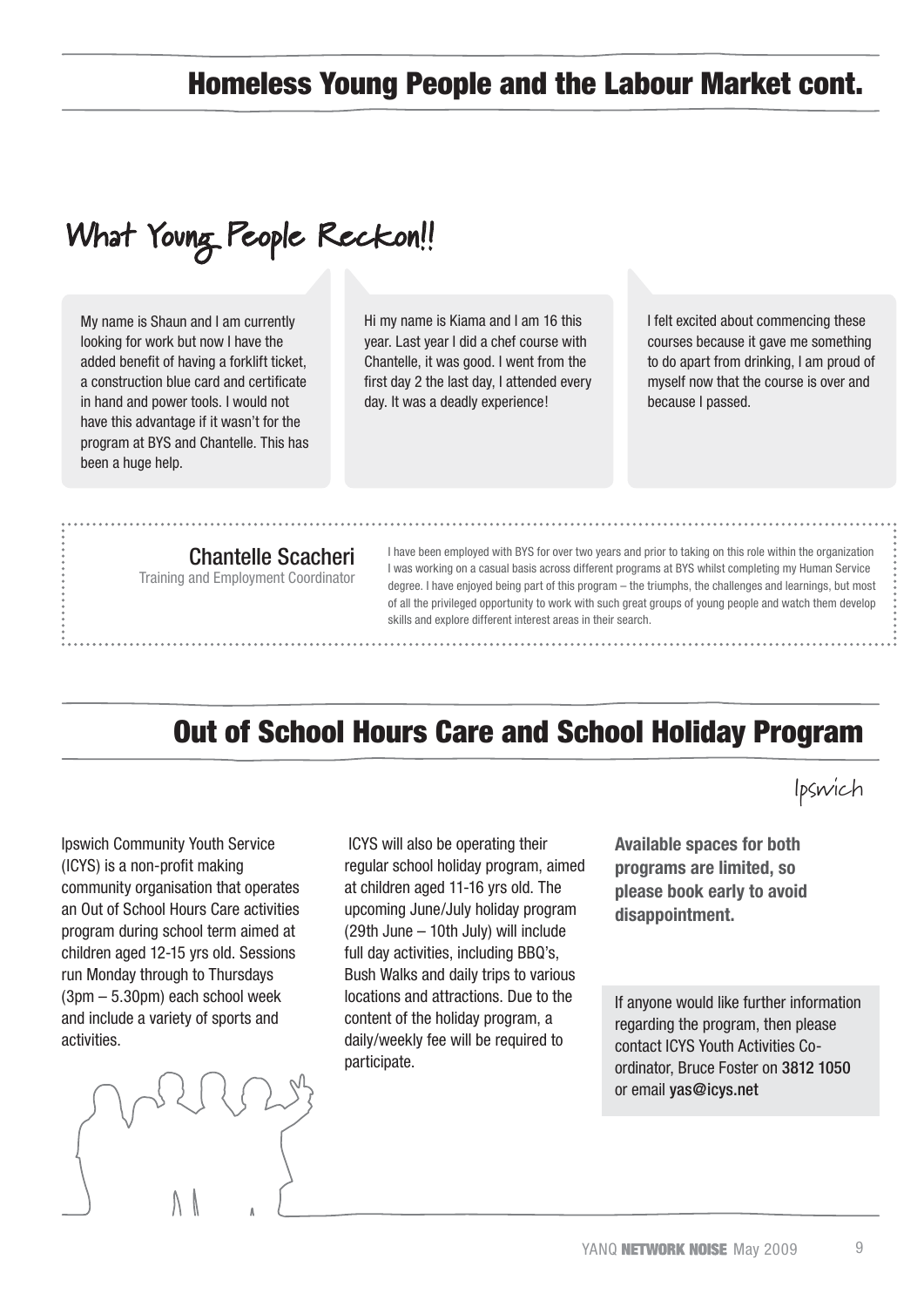# Government: Putting Kids in Prison Threatens Community Safety

Extract pp 174-175 11 Feb 2009 Hansard

Second Reading *Juvenile Justice (Sentencing Principles) Amendment Bill*

The following is an extract of a speech made to the Queensland Parliament by then Minister for Police, Corrective Services and Sport, Hon Judy Spence MP. The speech was made on the 11th of February this year.

I understand the opposition's desperate attempt to whip up a law and order debate as we go into an election year. But the difficulty for the opposition is that we have a very good story to tell in Queensland in terms of our crime figures. What we have seen in the last seven years is a 24 per cent reduction in crime in the state. In the last year alone we have seen a five percent reduction in crime. That reduction in crime did not happen in just the adult area but also happened in the juvenile area. It is disappointing that the opposition has chosen to use juveniles and juvenile crime as its punching bag as it goes into this law and order debate. It is trying to engage with the lowest common denominator out there who believe that we are soft on juveniles and soft on crime.

The facts are that crime is down and our prison population is up. Our adult prison population has increased by 140 per cent in the last 15 years. Our juvenile detention rate has also increased. Just five years ago when I was the minister responsible for juvenile detention we averaged about 80 kids a day in detention in Queensland. Today we are averaging 120 to 130 kids a day in detention in Queensland.

We are locking more kids up. Maybe that makes the opposition happy. It certainly does not make me happy. What I know and what researches worldwide will tell us is that putting kids into prison does not do them any good. I acknowledge that we do have to detain kids who have done heinous crimes. We have to give them a period of detention. But if members think we are getting good results out of it then they are very wrong.

In 2003 the CMC did a very good report called Youth *justice: Criminal trajectories research project.* It studied recidivism of juveniles over a seven-year period in Queensland. It found that 79 per cent

of juvenile offenders progressed into the adult correctional system. Some 89 per cent of male indigenous juveniles will go on to reoffend and end up in adult detention centres. Some 91 per cent of those subject to care and protection orders will go on to adult detention. The CMC said that most serious juvenile offenders will continue a criminal career into adulthood. They are alarming statistics.

They are backed up by statistics in every other country in the world. A large body of research in the United Kingdom reported that 88 per cent of young people reoffended within two years of release from custody. In North America research reported recidivism rates as high as 96 per cent of people leaving custody. The belief that a short period of remand in custody acts as a short, sharp shock and deters offenders from further offending has also been disproved. In fact, a British study found that this can lead to significant increases in subsequent offending. The study showed that 64 per cent of young people held in custody on reman<sup>d</sup> reoffended. It is all bad in terms of our very good attempts, our courageous attempts to provide some rehabilitation when we send young people to detention.

That is one reason we do not want to use detention as a first resort which is the proposition being put to us by the opposition tonight. There are lots of other reasons though. Firstly, it does not work. Secondly, let us consider the cost. At the moment, this governmen<sup>t</sup> is expanding the Cleveland Youth Detention Centre in Townsville. We are expanding it by 48 beds at a cost of \$180 million. That works out at \$3½ million a bed. That is just the built in infrastructure. If we are going down the path of building more prisons for kids and for adults then people clearly have to understand the cost to taxpayers of that course of action.

Only this morning I read in the paper that in California – the place in the world that has the biggest prison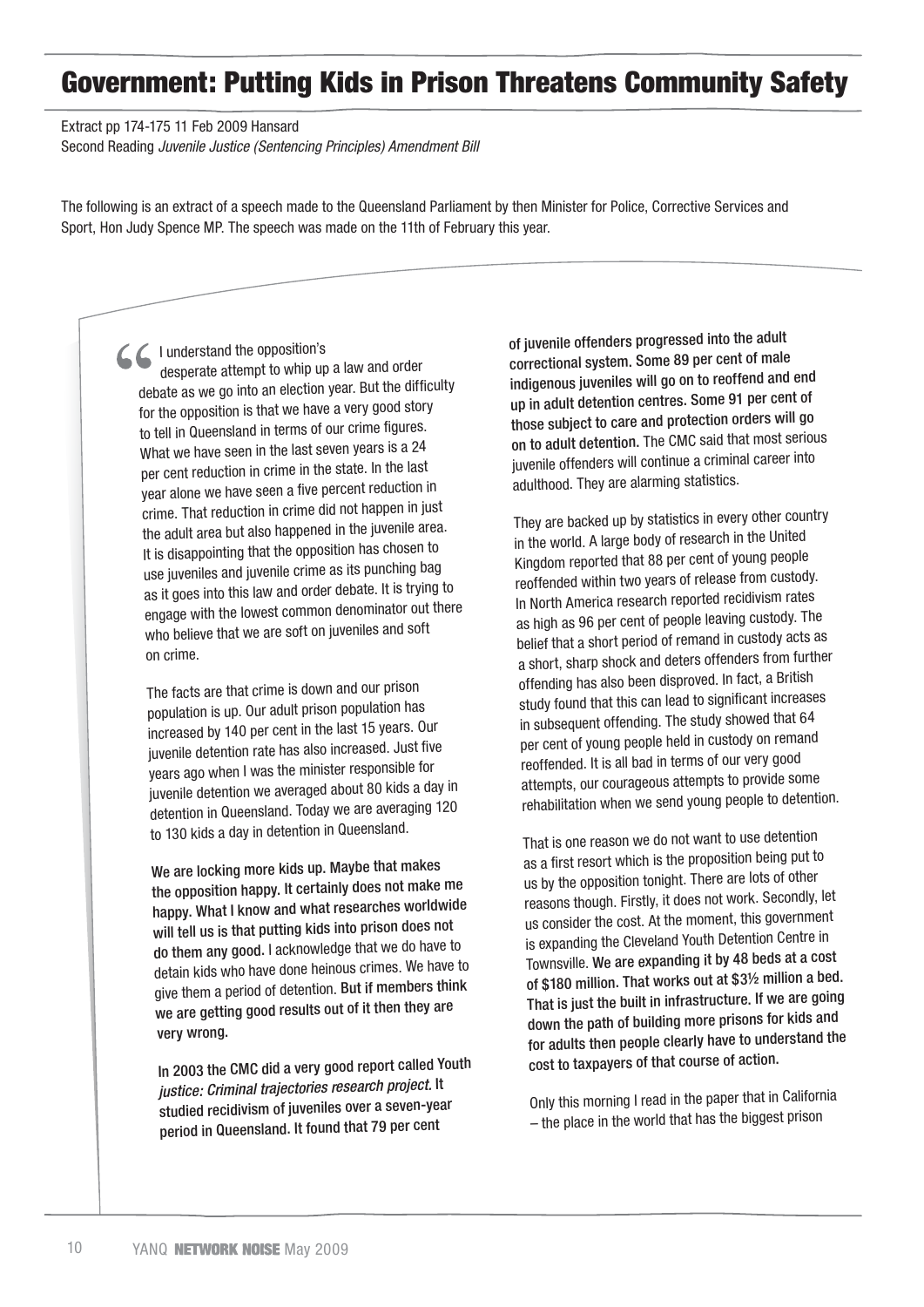## Putting Kids in Prison Threatens Community Safety cont.

population – the judges have got together and demanded that people be released from prison because of the overcrowding in the prison population. I have visited those prisons in California and it is a shocking state of affairs. But the premise behind what the opposition is putting to us tonight is that prison works and that prison rehabilitates kids, and clearly that is not the case. Having said that, we should be very proud of the fact that in the state we have youth justice conferencing which we know works and which is used to great effect by the police and by members of the community who want to sit face to face with the juvenile in order to get some restitution and explanation for the juvenile's actions. We also fund many youth organisations around the state that look after juveniles and supervise them on community based orders. I do not think any government anywhere else in Australia has given so much attention to this vexed problem of how we can assist juveniles who offend to turn their lives around, but I know for sure that jailing more of them is not a solution.

We are the only state in Australia that has 17-yearolds in the adult prison system rather than the juvenile prison system, as happens in every other state. We are tougher on juvenile offenders than any other state in Australia, and I know that that makes some people happy and hopefully it makes the opposition happy. But at the end of the day it is going to be very hard for the opposition to conduct this law and order auction on this Labor government being soft on crime when every single figure we can present to the people of Queensland shows the reverse. We are proud of our record of achievement in the adult prison system and in the juvenile prison system. I stand here proudly as the minister and say that we have not had an escape from secure custody in the 10 years of the Labor government. The last time anyone escaped from a Queensland prison was under a National Party government.

I am proud of the fact that we are investing in our infrastructure and that we have built first-class prisons in Queensland in both the adult and the juvenile detention systems, and we should all be proud of the fact that we have provided those good conditions for

people who are incarcerated. I am proud of the fact that we continue to put money into programs for juveniles and for adults in our prisons and we continue to provide them with the skills and employment opportunities that hopefully will make them worthwhile citizens when they are released from detention. So in no way, shape or form do I believe that the Nationals are going to be successful in whipping up this law and order debate as they embark on this election year, because if we can get out there and honestly and sincerely explain the juvenile detention philosophy that we have in this state most thinking Queenslanders will appreciate that locking up every 15-year-old graffiti artist or shoplifter or egg thrower really is not the way to turn their lives around.

Most of the kids who end up in detention come from poor homes. Most of them are Indigenous. Most of them have literacy and numeracy problems, and throwing them into jail is necessary unfortunately if they have committed a crime that warrants that, and we do not walk away from that. But making it a first resort, which is the opposition's proposition here tonight, is certainly not the way any thinking people would have us behave. I talk to our police on a daily basis, particularly police who deal in the juvenile area of our police force. They are all volunteers and most of them are good-hearted people who joined that part of policing because they want to make a difference in kids' lives. That is why they would rather sit them down at a youth justice conference or give them a caution and try to turn their lives around. Most police do not see sending our children to prison as a solution to enhance these children's lives or to reduce crime in our society.

So if members opposite think that their daft idea has the support of the law and order officials in this state, then they are wrong, because the police that I talk to are smart people. They are deep-thinking people who are smart enough to know – unlike the opposition – that these are tough problems and there are no easy solutions. Jailing every kid is an easy solution. It might be saleable out there in the marketplace that those opposite talk to, but it is certainly not a smart solution for pushing down the rates of crime in this state. I would urge all members to proudly vote down this nonsense here tonight.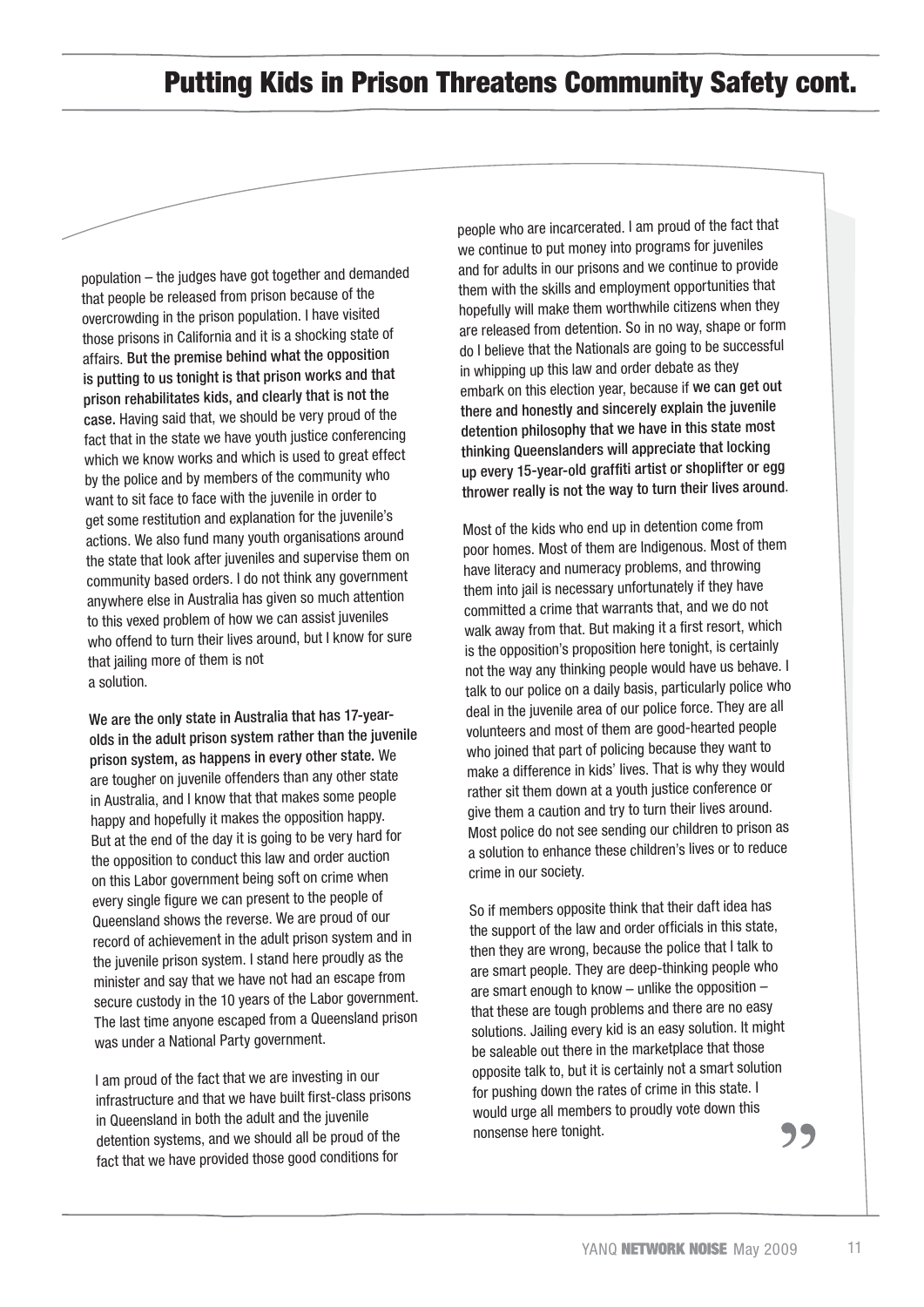# Meeting the Needs of Marginalised Young Men

# By Mindy Sotiri

The impetus for the research came from workers at two key youth health services in the inner west of Sydney. These workers identified that for many young men at risk (of suicide, or involvement in the criminal justice system), engagement with youth services was – when it existed – problematic and frequently erratic. The difficulties involved in engaging, and then maintaining connection with this group of men– combined with the risks this group posed to both themselves and to others– led to these services seekingand receiving funding for a project to both further explore these issues and recommend strategies to address them.

The research process involved an extensive literature review, interviews with 40 service providers from 20 different agencies and interviews with 17 young men who were in contact with youth services. Four key questions were investigated.

### Who are marginalised young men<sup>1</sup>?

What are the needs of these marginalised young men?

How are services meeting the needs of marginalised young men? and

What could or should services be doing differently to meet these needs?

The research found that the most marginalised young men tend to be those who do not access- or are not accessed by- youth services. The needs of this group are substantial- and at times overwhelming for youth services. At risk young men are generally socially and economically impoverished, are often involved in problematic drug use, are frequently alienated from their families

and communities, tend to have problems with mainstream education, have difficulties more generally with 'fitting in', and often struggle to find motivation and hope. It is those young men who are most in need and most at risk, who provoke youth services to reassess their standard modes of operation. They are frequently the 'problem clients'- the young men who cause exasperation and frustration amongst workers because of the combination of the vastness and complexity of their needs and the accompanying range of self-destructive behaviours that can make meeting these needs so difficult.

The research identified many practical barriers to solid service provision and pragmatic considerations formed the basis of many of the recommendations. These recommendations covered areas such as: opening hours (too many youth health services were not open outside of standard business hours), location (young men tend not to want to travel far from their local area), the breadth of the service (young men wanted a 'one stop shop'- and didn't want to be referred to outside services) and first impressions (an unfriendly receptionist, or otherwise unwelcoming environment was found to have a huge impact on the likelihood of ongoing contact).

In addition the research found that there were often structural barriers to service provision relating to organisational culture. For instance punitive policies governing punctuality and displays of anger have the potential to alienate, and at times further exclude, already marginalised groups. Although 'relaxing' policies about displays of boisterous, loud, or even angry behaviour is frequently not possible when

other clients are sharing the service space - and there is certainly no argument to allow abusive behaviour – the research found that there is a need for youth services to closely examine the extent to which policies governing behaviour (including importantly past expressions of anger and attendance at appointments) contributes to the ongoing exclusion of young marginalised men.

The research also found that although flexibility and spontaneity are two of the most important case-work tools for this client group, many organisations did not have the capacity to enable workers to utilise these. For instance many organisations were not set up to allow a worker to make an unscheduled, spontaneous trip to accompany a young man in crisis to a housing or Centrelink office. However this form of flexible casework in times of crisis was found to be extremely influential in terms of promoting ongoing engagement with the service.

Tensions often exist between the needs of youth services (worker safety, efficient use of worker time and resources, pragmatic prioritisation of all client needs) and the needs of the most vulnerable men. The research found however, that despite the many barriers to service for this group, there are a number of programs which are enormously successful at engaging marginalised young men. The research recommended that attention be paid both to the programs which are working, as well as to the voices of marginalised young men who when given the space, are clearly able to articulate what is and isn't helpful when accessing youth health services.

1) The term 'young men' in this project refers to young men between the ages of 12 and 24.

This article is a brief overview of research conducted in 2007 examining the needs of marginalised young men, and barriers to service provision for this group. It is summarised from the article 'Meeting the Needs of Marginalised Young Men. An analysis of service provision', published in Youth Studies Australia in 2008.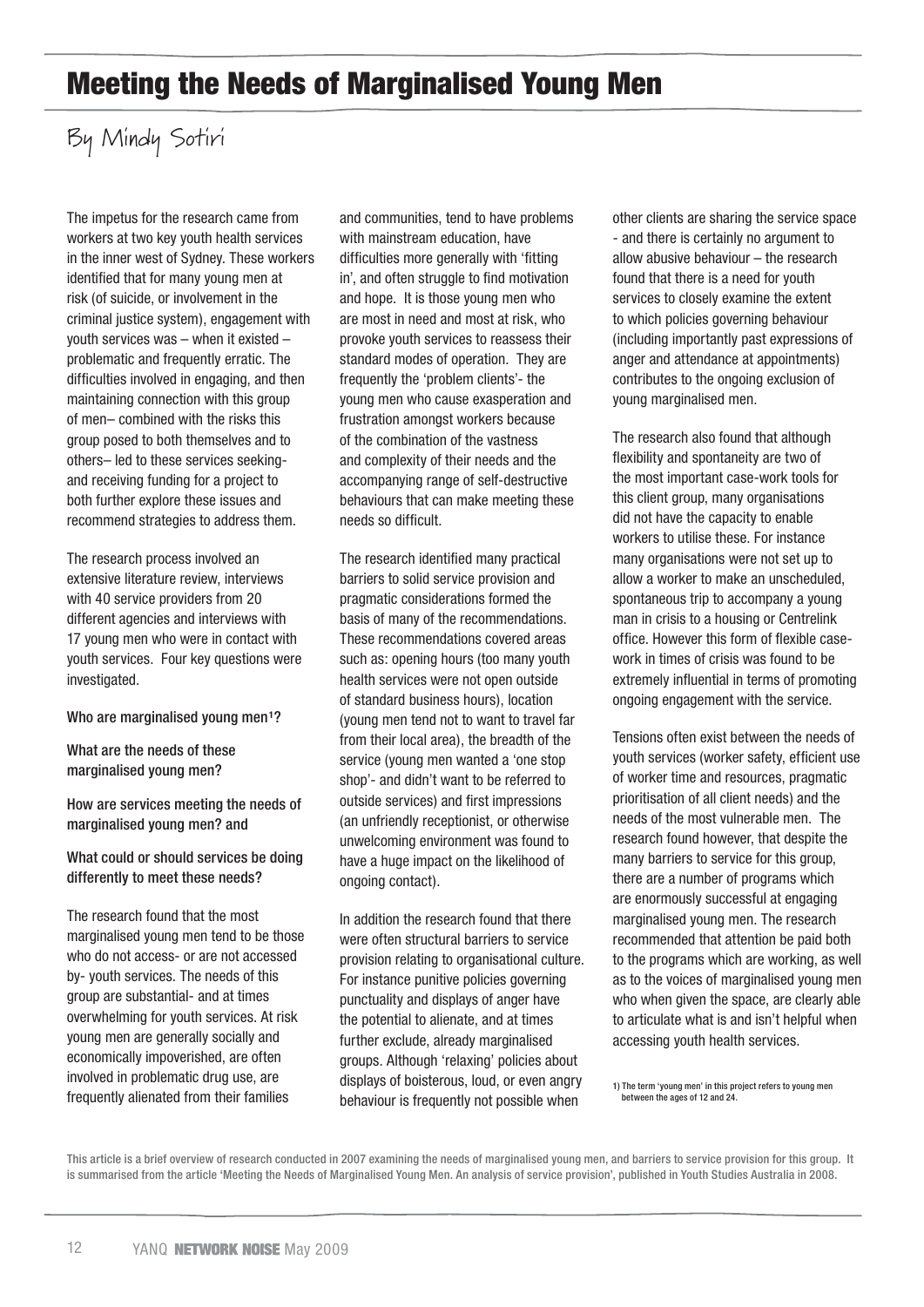#### **Regional Queensland**

#### Bundaberg and District Youth Forum

Contact: Andrea Bax, Youth Development Officer Bundaberg Community Development Inc PO Box 2252, Bundaberg Q 4670 Ph: 07 4153 3066 Fax 07 4151 1813 Email: andrea.bax@bundaberg.qld.gov.au

Meets the second Tuesday bi-monthly (first meeting for the year is February) from 9.30-11.30am at Impact Make Your Mark, 106- 108 Bargara Road Bundaberg.

#### Cairns Youth Service Network

Contact: Tanya Brooks-Cooper, Youth Development Officer PO Box 359, Cairns Q 4870 Ph: 07 4044 3016 Fax: 07 4044 3830 Email: T.Brooks@cairns.qld.gov.au Meets last Thursday of every 2nd month at Cairns City Library, Abbott Street, Cairns. Contact Tanya for times for meetings as they alternate.

### Cairns Drug & Alcohol Interagency Network

Convenor: Margaret Renfrey Contact: Sue Feleleai, Addiction Help Agency Cairns Inc 211 Lyons Street, Westcourt Q 4870 Ph: 07 4051 6262 Fax: 07 4051 6890 Email: admin@addictionhelpagency.org.au Contact Sue for meeting times and venue.

#### North Burnett Community Services Network

Contact: Lauren Pattie, Community Development Officer, Monto Neighbourhood Centre Ph: 07 4166 1733 Fax: 07 4166 1061 Email: cdomonto@bigpond.com Meets second Wednesday of every month at different venues around the North Burnett.

#### Central West Youth Network

Contact: Peter Clark Anglicare Central Qld Barcaldine, PO Box 47, Barcaldine Q 4725 Ph: 07 4651 2161 Fax: 07 4651 2352 Mobile: 0409 053 304 Email: pclark@anglicarecq.org.au Contact Peter for further details.

#### Charleville Youth Interagency

Contact: Sally Vetter South West Healthy Communities Program PO Box 689, Charleville Q 4470 Ph: 07 4654 3055 Fax: 07 4654 3022 Email: ahpo@swhcp.org Meets 10.30am the third Thursday of each month at Charleville Neighbourhood Centre.

#### Emerald Shire Youth Rep

Contact: Pamela White, Youth Development Officer Emerald Shire Council PO Box 21, Emerald Q 4720 Ph/Fax: 07 4982 8393 Mobile 0427 820 540 Email: youthofficer@emerald.qld.gov.au Contact Pamela for details of local youth networks.

#### Far Northern Youth Sector Network

Contact: Tanya Brooks-Cooper, Youth Development Officer PO Box 359, Cairns Q 4870 Ph: 07 4044 3016 Fax: 07 4044 3830 Email: T.Brooks@cairns.qld.gov.au Contact Tanya for meeting details.

#### Gladstone Youth Interagency

Contact: Andrea Hughes Gladstone Regional Council PO Box 29, Gladstone Q 4680

Ph: 07 4976 6300 Fax: 07 4972 6557 Email: andreah@gcc.qld.gov.au

Meets first Wednesday of the month (excepting school holidays) 12 noon at the Community Advisory Service, 142 Goondoon Street, Gladstone

#### Hervey Bay Youth Sector Workers Network

Contact: Sue Lawler, Youth Development Officer Fraser Coast Regional Council PO Box 1943, Hervey Bay Q 4655 Ph: 07 4197 4330 Fax: 07 4197 4303 Email: sue.lawler@frasercoast.qld.gov.au

Meets last Tuesday of each month 10.30 am. Contact Sue for venue.

#### Innisfail Community Sector Network

Contact: Kath Barnett, Community Development Officer Ph: 07 4030 2255 Fax: 07 4061 6005 Email: cdo@ccrc.qld.gov.au Meets last Thursday of every second month 1pm at Parish Centre, Rankin Street, Innisfail.

#### Mackay Youth Connections Network Inc

Contact: Nikki Hughes, Secretary Ph: (07) 4961 9436 Mobile: 0437 031 879 Email: ydo@mackay.qld.gov.au Meets third Tuesday of the month 10.30am. Venue will rotate – participants will be advised at start of each month.

#### Maryborough Interagency Network

Contact: Debra Moore Fraser Coast Regional Council Ph: 07 4190 5822 Email: debra.moore@frasercoast.qld.gov.au Meets last Thursday of the month from 9am at the Maryborough Neighbourhood Centre

#### MICAT (Mt Isa Combined Action Team)

Contact: Julie Andersen, Secretary – MICAT Mobile: 0458 335 414 Email: julieandersen@ereflc.org.au Meets twice per school term. Contact Julie for meeting details.

#### Rockhampton Youth Interagency Network

Contact: Laine Barclay, Youth Facilitator St Vincent de Paul Society, Rockhampton Central Council Ph: 07 4927 8073 Mobile 0409 495 020 Email: Laine.Barclay@svdpqld.org.au Meets third Friday of the month 9.00-10.30 am at CQ Youth Justice Service Centre 155 Alma Street, Rockhampton.

#### Roma Community Services Interagency

Contact: Roma Neighbourhood Centre PO Box 1028, Roma Ph: 07 4624 0800 Fax:07 4622 1448 Email: rncReception@romaregionalcouncil.qld.gov.au Meets every six weeks on a Monday from 11.30am. Contact the Neighbourhood Centre for details.

#### Sarina Interagency Meeting

Contact: Paul Taylor, Youth Development Officer Sarina Youth Centre, PO Box 219, Sarina Q 4737 Ph: 07 4961 9277 Email: sarinayouthcentre@mackay.qld.gov.au

Meets first Wednesday of every second month. For additional information, please contact Paul on the above details.

#### South Burnett Community Network

Contact: South Burnett Community Development Worker PO Box 300, Kingaroy Q 4610 Ph: 07 4162 5711 Fax: 07 4162 5121 Email: sbcdp@bigpond.net.au Meets first Tuesday of the month 10am-12 noon

Wondai Council Supper Room.

# Current as at May 2009 **Current as at May 2009**

#### South West Youth Network

Contact: Ingrid Reichelt - Community Capacity & Service Quality, Department of Communities PO Box 2427, Toowoomba Q 4350 Ph: 07 4699 4222 Email: ingrid.reichelt@communities.qld.gov.au

The group meets quarterly and covers the Darling Downs and South West Qld Region from Toowoomba south to the NSW border, west to the Northern Territory border and north to Taroom and Crow's Nest. It is made up of youth workers from nongovernmental organisations, local councils and a small number of government departments. Meetings are held at a different location each time. Contact Ingrid for details.

#### The Youth Network NQ Inc

Contact: Clea Alcorn Ph: 07 4728 1702 Email: clea.alcorn@thesmithfamily.com.au Meets third Thursday of the month 9-11am in the Youth Justice Service (Bamford Lane).

#### Toowoomba Youth Organisations Network (TYON)

Contact: Ed Bradbury Education Qld PO Box 38, Toowoomba Q 4350 Ph: 07 4616 9105 Fax: 07 4616 9100 Email: Edward.Bradbury@deta.qld.gov.au

Meets occasionally. Main activity through email discussion (TYON@discussions.eq.edu.au ). Contact Ed Bradbury to join discussion list or for details.

#### Warwick Youth Network

Contact: Bonita Tyler, Community Youth Worker PO Box 26, Warwick Q 4370 Ph: 07 4661 7166 Fax: 07 4661 0333 Email: bonita.tyler@southerndowns.qld.gov.au Meets quarterly. Contact Warwick Youth Service for meeting details as dates & venue vary.

#### Whitsunday Youth Focus Network

Contact: Amanda Jensen, Youth Services Officer Whitsunday Regional Council Ph: 07 4945 0216 Fax 07 4945 0222 Email: Amanda.jensen@whitsundayrc.qld.gov.au

Meets bi-monthly. Contact Amanda for Network details.

#### **South-East Queensland**

#### Brisbane Inner Urban Youth Interagency

Contact: Ryan Foster Ph: 07 3403 0136 Email: ryan.foster@brisbane.qld.gov.au Meets 10-12 noon first Wednesday of the month. Contact Ryan for details.

#### Brisbane South Youth Interagency

Contact: Raymond Walke Brisbane South Youth Justice Service, 306 Ipswich Road, Buranda Ph: 07 3406 2801 Email: Raymond.Walker@communities.qld.gov.au Meets quarterly, contact Raymond for meeting times and venue details.

### Caloundra City Youth Services Network

and Sunshine Coast Youth Partnership Contact: Jody Tunnicliffe Sunshine Coast Youth Partnerships, 6/131 Sugar Road, Alexandra Headland Ph: 07 5479 0070 Fax 07 5479 2575 Mobile 0435 101 687 Email info@sunshinecoastyouth.com Contact Jody for meeting times and venues.

. . . Continued to page 14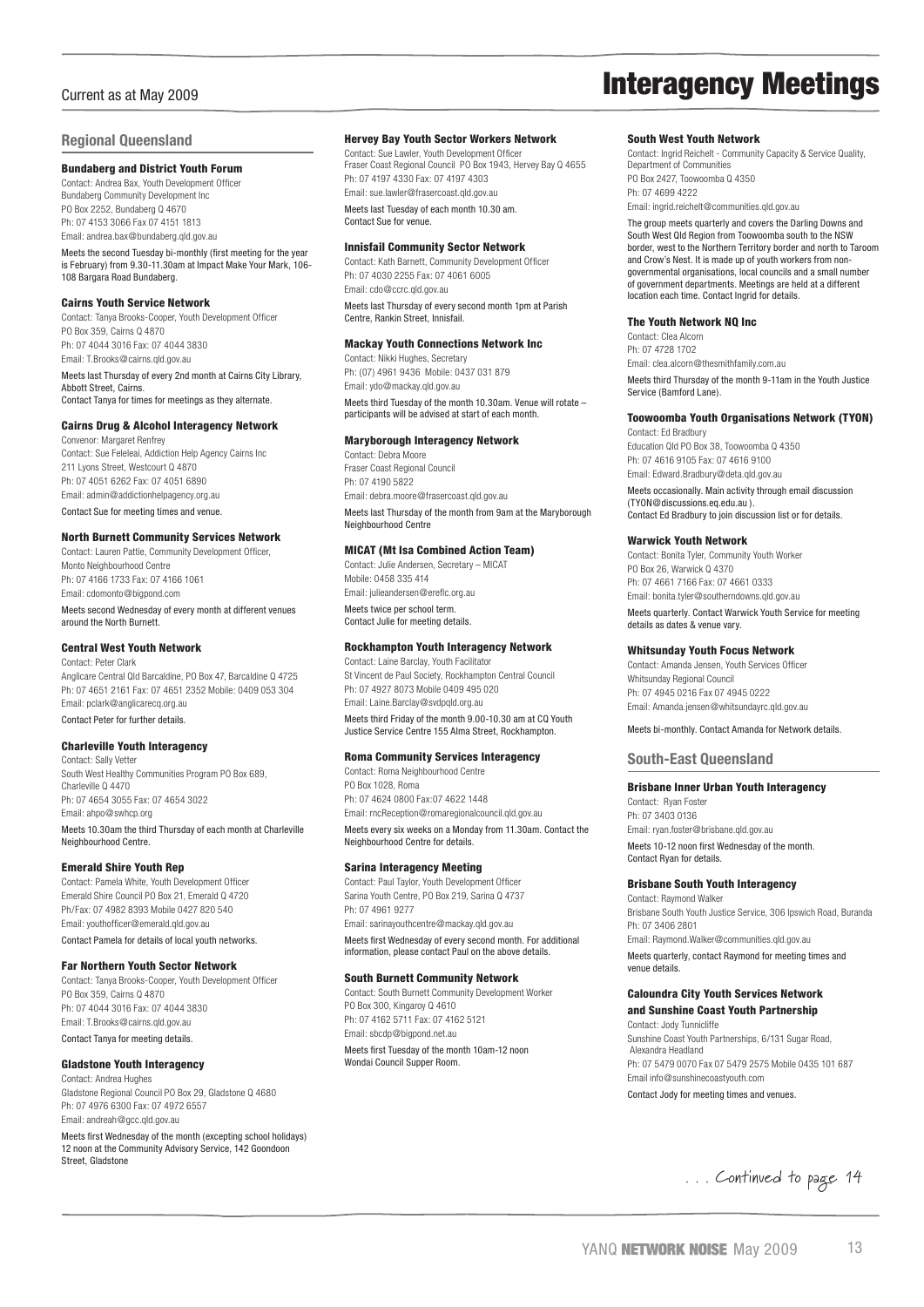# Interagency Meetings cont.

#### Youth Caboolture Area Network (YCAN) Pine Rivers Youth Service Providers Network and Redcliffe Youth Service Providers Network Contact: Jacqui Pedersen

Moreton Bay Regional Council – Caboolture District Ph: 07 3283 0285 Fax: 07 3883 1723 Mobile: 0419 024 394 Email: jacqueline.pedersen@moretonbay.qld.gov.au

As meeting times and venues rotate, contact Jacqui for details.

#### Gold Coast Youth Network

Contact: Resource Worker, Gold Coast Youth Service PO Box 740, Burleigh Heads Q 4220 Ph: 07 5572 0400 Fax: 07 5575 2607 Email: manager@goldcoastyouthservice.com Meets last Wednesday of the month 10.30am-12.30pm at Dept. of

### Communities Youth Justice Service Centre at Mermaid Beach.

Goodna Youth Interagency Contact: Byron Mulligan, Project Coordinator Ipswich Community Youth Service, PO Box 1034, Ipswich Q 4305 Ph 07 3812 1050 Fax: 07 3812 2971 Mobile 0438 549 942 Email: projects@icys.net

Meets third Tuesday of the month from 1.30pm at the Goodna Neighbourhood House, 33 Queen Street Goodna. All youth & community service providers welcome

#### Inala Youth Interagency (LARGEFLY)

Contact: John Rigsby-Jones Inala Youth Service PO Box 141, Inala Q 4077 Ph: 07 3372 2655 Fax: 07 3372 2710 Email: john@iyfss.org.au Meets 1pm second Thursday of the month at Inala Community House Hall, Sittella Street, Inala.

#### Ipswich Youth Interagency Group

Contact: Nicole Turner, Youth Community Development Officer Ipswich City Council PO Box 191, Ipswich Q 4305 Ph: 07 3810 6658 Fax: 07 3810 6741 Email: NTurner@ipswich.gld.gov.au

Meets first Tuesday of the month 12.30pm at alternate venues throughout Ipswich region.

#### Lockyer Service Providers Interagency

Contact(1): Neil Williamson, Laidley Community/Youth Development Worker Laidley Shire Community Care Assoc. Inc Ph: 07 5465 1889 Email: neil@lscca.org.au Contact(2): Anne James, CDW/Coordinator Lockyer Information & Neighbourhood Centre Inc (LINC) Ph 07 5462 3355 Fax: 07 5462 4437 Email: lincgatton@bigpond.com

All meetings commence at 1.00pm.

Laidley meetings held 10th March, 2nd June, 25th August and 17th November at Laidley Community Centre, 13 Mary Street (opp The Bus Stop). Gatton meetings held 27th January, 21st April, 14th July and 6th October at Gatton Baptist Church, 12 William Street (opp Police Station)

#### Logan Youth Networks

Contact: Courtney Gillot (Youth Planner) Logan City Council PO Box 3226, Logan City DC 4114 Ph: 07 3412 5029 Fax: 07 3412 3444 Email: jasonreid@logan.qld.gov.au There are quarterly Youth Manager Meetings and quarterly Youth

### Info Exchange Meetings - Contact Courtney for details. Maroochydore Youth Interagency Meeting

Contact: Jody Tunnicliffe Sunshine Coast Youth Partnerships, Building 1, 131 Sugar Road, Alexandra Headland Ph: 07 5479 0070 Fax 07 5479 2575 Mobile 0435 101 687 Email: jtunnicliffe@caloundrayouth.com Contact Jody for meeting times and venues.

#### Nambour Youth Interagency

Contact: Lyn Harris, Youth Support Coordinator United Synergies Ph: 07 5442 4277 Email: nambouryouthinteragency@yahoo.com.au Meets once each school term; dates for meetings & venues are advised prior to meetings.

#### Northern Sunshine Coast Interagency Network

Contact: Carol Gollschewsky United Synergies Ph: 07 5442 4277 Email: cgollschewsky@unitedsynergies.com.au Meets once per term in Noosa Shire.

#### Northern Gold Coast Interagency

Contact: Veronica Cox (Studio Village)  $Dh: 07$  5520 8252 Email: svcc@cirruscomms.com.au Meets last Tuesday of every month 11am-1pm at Studio Village Community Centre, 87 Village Way, Studio Village.

#### Pine Rivers Youth Service Providers Network

Contact: Jodie Hampson, Community Development Officer, Moreton Bay Regional Council, Pine Rivers District Ph: 07 3480 6469 Fax: 07 3480 6755 Email: jodie.hampson@moretonbay.qld.gov.au

Meets second Monday bi-monthly 1-4pm (lunch provided) at Unit 4A, 199 Gympie Road, Strathpine. (Moreton Bay Regional Council, Pine Rivers District, Community Development office).

#### Redlands Youth Network

Contact: Kara Mansley, Redland City Council Ph: 07 3829 8233 or 07 3829 8489 Fax: 07 3829 8891 Email: kara.mansley@redland.qld.gov.au or Janet.Camilleri@ redland.gld.gov.au

Meets third Monday of the month 3-4.30pm at Redland Community Centre, Loraine Street, Capalaba. Venue to be advised for April, July and October meetings. Contact Kara for meeting calendar.

#### Service Providers Action Group for Youth (SPAGY)

Contact: Jillian Warren, Youth Information and Referrals Officer Picabeen Community Assn Inc, 22 Hoben Street, Mitchelton Ph: 07 3354 2555 Fax: 07 3355 4222 Mobile: 0407 906 462 Email: yiro@picabeen.org.au Meets quarterly, next meeting 25/05/09. Contact Picabeen for meeting time and venue.

#### The Hinterland Youth Services Network

Contact: Fiona Malcolm Hinterland Community Development Assn of Caloundra PO Box 451, Landsborough Qld 4550 Ph: 07 5494 1538 Mobile: 0418 720 515 Email: hcdaworker.fiona@gmail.com Contact Fiona for meeting times and venues.

#### Tweed Shire Youth Network

Contact: Margaret Strong Ph: 02 6670 2262 Email: MStrong@tweed.nsw.gov.au Meets bi-monthly on 2nd Wednesday of the month 10am-2pm. Venue rotated throughout shire. Contact Margaret for details.

#### North East Youth Organisations Network (NEYON)

Contact: Kelly Nelson, Acting Coordinator Visible Ink Zillmere Youth Team Brisbane City Council Ph: 07 3407 8102 Fax: 07 3407 8100 Email: Kelly.Nelson@brisbane.qld.gov.au Contact Kelly for meeting details.

Current as at May 2009

### Issue Based Networks

#### Youth Justice Coalition (YJC)

Contact: Siyavash Doostkhah, Director Youth Affairs Network QLD Ph: 07 3844 7713 Fax: 07 3844 7731 Email: director@yanq.org.au

The Youth Justice Coalition meets quarterly to discuss and take action on youth justice matters and in the hour prior to the State Government's Youth Justice Reference Group. Contact Siyavash for details.

#### Multicultural Youth Network Queensland

Contact: Daniel Walker, Multicultural Development Officer Youth Affairs Network QLD Ph: 07 3844 7713 Fax: 07 3844 7731 Email: cald@yanq.org.au

MYNQ is a community driven state-wide network which identifies and develops actions on issues and policy affecting CALD young people. The network is composed of organisations, services and service providers committed to multiculturalism and improving the opportunities and outcomes for CALD young people in Queensland. Contact the MDO for meeting dates and sign up to the MYNQ mailing list at http://lists.yanq.org.au/mailman/listinfo/mynq.

#### WAYWARD – Women Alongside Young Women for Action Research and Development

Contact: Jill McKay or Jenny Goodwin Othila's Young Women's Housing & Support Service Ph: 07 3847 9633

Email: manager@othilas.org.au or group@othilas.org.au

The Purpose of WAYWARD is to: build greater relationships within the women's/youth sector; strengthen the sector's response to the needs of young women; create social action, influence policy and advocate on behalf of young women; and collectively organize and participate in professional development and training that will support our work with young women. For meeting details contact Jill or Jenny.

#### SAYF – Supporters and Advocates of Young Families

Contact: Kate Ellis Young Mothers for Young Women, Micah Projects Inc Ph: 07 3013 6000

Email: kate.ellis@merivale.org.au

SAYF has a strong focus on young parents and families – women, men and children. The network will allow for: sharing project information, resources and building collaborative relationships; and advocating for Young Parents and examining best practice. For meeting details contact Kate.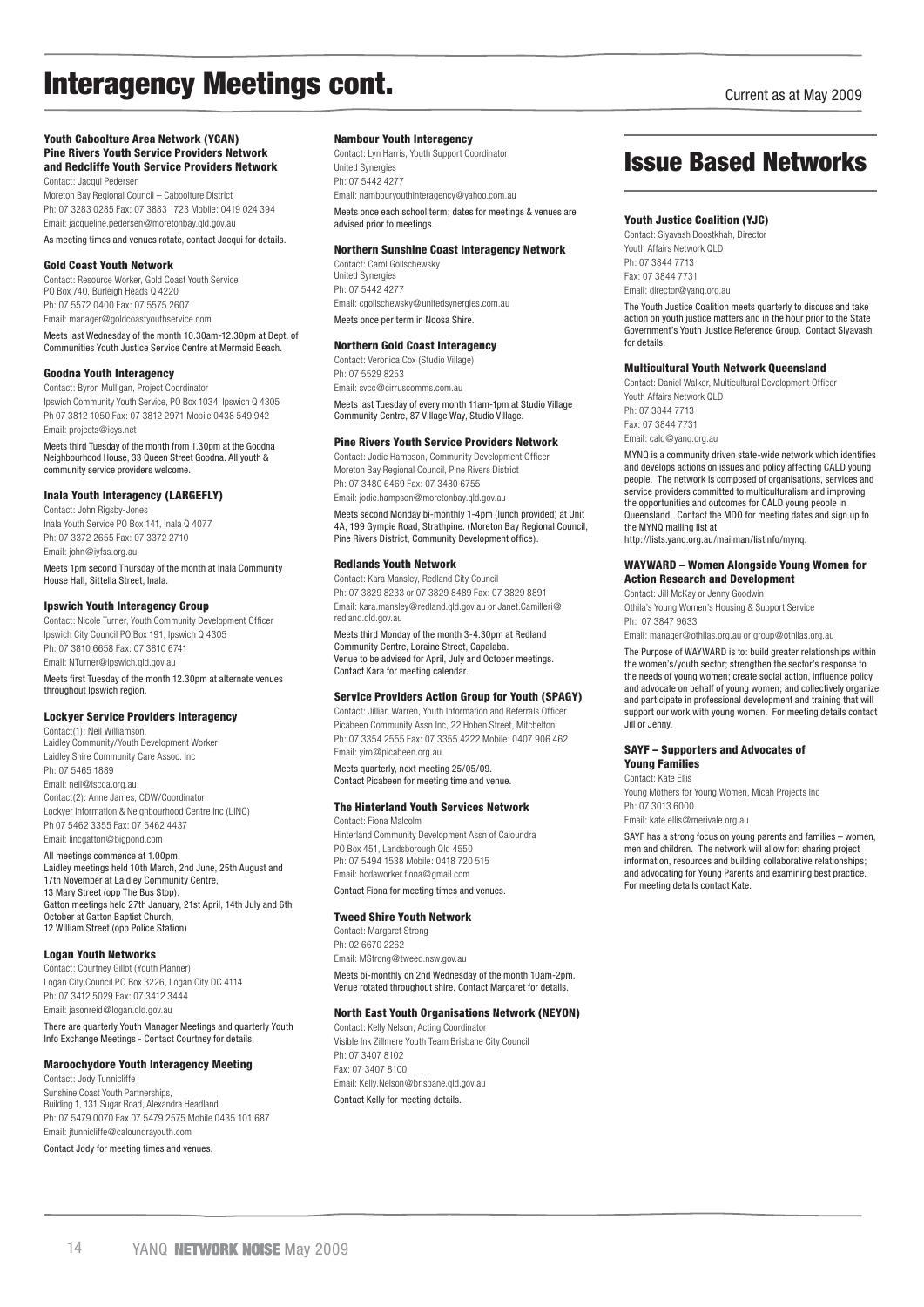# Membership / Subscription Application Form



30 Thomas Street, West End QLD 4101 Ph 07 3844 7713 Regional 1800 177 899 Fax 07 3844 7731 Email admin@yanq.org.au Web: www.yanq.org.au

#### youth affairs network gld

### **TAX INVOICE** (on payment)

| ABN 28 205 281 339 | All fees are 10% GST inclusive. | No income or funding—contact YANQ for special consideration. |  |
|--------------------|---------------------------------|--------------------------------------------------------------|--|
|                    |                                 |                                                              |  |
|                    |                                 |                                                              |  |
|                    |                                 | State <b>State</b> Postcode <b>State</b> Postcode            |  |
|                    | Phone Fax Fax Phone             |                                                              |  |
|                    |                                 | Additional Email address/s for YANQ Email Bulletin           |  |
|                    |                                 |                                                              |  |

Additional Email address/s for Multicultural Youth Network of Qld (MYNQ) \_\_

Do you identify as being from / Does the organisation work with — ATSI, Anglo-Celtic or other Culturally & Linguistically Diverse (CALD) background. Please specify.

 $\_$  , and the state of the state of the state of the state of the state of the state of the state of the state of the state of the state of the state of the state of the state of the state of the state of the state of the

 $\_$  , and the state of the state of the state of the state of the state of the state of the state of the state of the state of the state of the state of the state of the state of the state of the state of the state of the

| MEMBERSHIP                                   | Individuals |  |
|----------------------------------------------|-------------|--|
| (Year of Birth )                             |             |  |
| Receive Centrelink \$5.00  □                 |             |  |
| Young Person (aged 12-25) \$10.00 □          |             |  |
| Income <\$25,000\$15.00 $\Box$               |             |  |
| Income $$26,000$ — $$50,000$ $$40.00$ $\Box$ |             |  |
| $l$ ncome >\$51,000 \$50.00 $\Box$           |             |  |
|                                              |             |  |

| <b>MEMBERSHIP</b>               | <b>Organisation</b>                     |
|---------------------------------|-----------------------------------------|
| <b>Community Not-for-profit</b> |                                         |
|                                 | Funding <\$100,000  \$55.00 □           |
|                                 | Funding \$101,000-\$250,000 \$80.00 □   |
|                                 | Funding \$251,000-\$400,000  \$120.00 □ |
|                                 | Funding >\$401,000 \$150.00 □           |
|                                 | Organisation For Profit\$165.00 □       |

| <b>SUBSCRIPTIONS</b> |
|----------------------|
|----------------------|

| Individual (Year of Birth $\_\_\_\_\$ \$ 60.00 $\Box$                 |  |
|-----------------------------------------------------------------------|--|
| Community Not for Profit\$160.00 □                                    |  |
| Organisation For Profit\$200.00 □                                     |  |
| Government Department / Service<br>(Federal State or Local)\$185.00 □ |  |
| Reciprocal (Peak Body)  NIL                                           |  |
|                                                                       |  |

Network Qld Inc and hereby request to become a member of the Network.

Signature \_\_\_\_\_\_\_\_\_\_\_\_\_\_\_\_\_\_\_\_\_\_\_\_\_\_\_\_\_\_\_\_\_\_\_\_\_\_\_\_\_\_\_\_\_\_\_\_\_\_\_\_\_Date \_\_\_\_\_\_\_\_\_\_\_\_\_\_\_\_\_\_\_\_\_\_\_\_\_\_\_\_\_\_\_\_\_\_\_\_\_\_\_\_\_\_\_\_\_\_\_\_

**Payment Methods**

**If for some reason you are unable to sign the Values and Vision Statement of YANQ you are entitled to become a subscriber after submitting the relevant fee.**

I \_\_\_\_\_\_\_\_\_\_\_\_\_\_\_\_\_\_\_\_\_\_\_\_\_\_\_\_\_\_\_\_\_\_\_\_\_\_\_\_\_\_\_\_\_\_\_\_\_\_\_\_\_\_\_\_\_\_\_\_have read and support the objects and values summary of Youth Affairs

I enclose \$ the prescribed Membership / Subscription fee (please delete whichever is not applicable).

| <b>Cheque</b>                    |               | payable to Youth Affairs Network of Qld and mail to 30 Thomas Street, West End Qld 4101 |                                                                                                                                                     |                                                                                                                                                                                                                                     |  |  |
|----------------------------------|---------------|-----------------------------------------------------------------------------------------|-----------------------------------------------------------------------------------------------------------------------------------------------------|-------------------------------------------------------------------------------------------------------------------------------------------------------------------------------------------------------------------------------------|--|--|
| <b>Electronic funds transfer</b> |               |                                                                                         | Deposit to BSB 633-000 Account #123043259 Youth Affairs Network of Qld<br>and email remittance advice to finance@yang.org.au or fax to 07 3844 7731 |                                                                                                                                                                                                                                     |  |  |
| <b>Credit Card</b>               | □ Master Card | ⊟ Visa                                                                                  | (please indicate)                                                                                                                                   |                                                                                                                                                                                                                                     |  |  |
|                                  |               |                                                                                         | _Amount \$ ______________________                                                                                                                   | Expiry Date <b>Expire</b>                                                                                                                                                                                                           |  |  |
|                                  |               | Name on Card                                                                            |                                                                                                                                                     | Signature <b>Signature</b> and the state of the state of the state of the state of the state of the state of the state of the state of the state of the state of the state of the state of the state of the state of the state of t |  |  |
| Do you require a receipt         | Yes / No      |                                                                                         |                                                                                                                                                     |                                                                                                                                                                                                                                     |  |  |
|                                  |               |                                                                                         |                                                                                                                                                     | Do you attend / are you a member of a youth interagency? If yes, advise Interagency Name                                                                                                                                            |  |  |
|                                  |               |                                                                                         |                                                                                                                                                     |                                                                                                                                                                                                                                     |  |  |
| OFFICE USE ONLY: MEMBERSHIP ID   |               | <b>RECEIPT NO</b>                                                                       | <b>WEB USER ID</b>                                                                                                                                  | <b>WEB PASSWORD</b>                                                                                                                                                                                                                 |  |  |